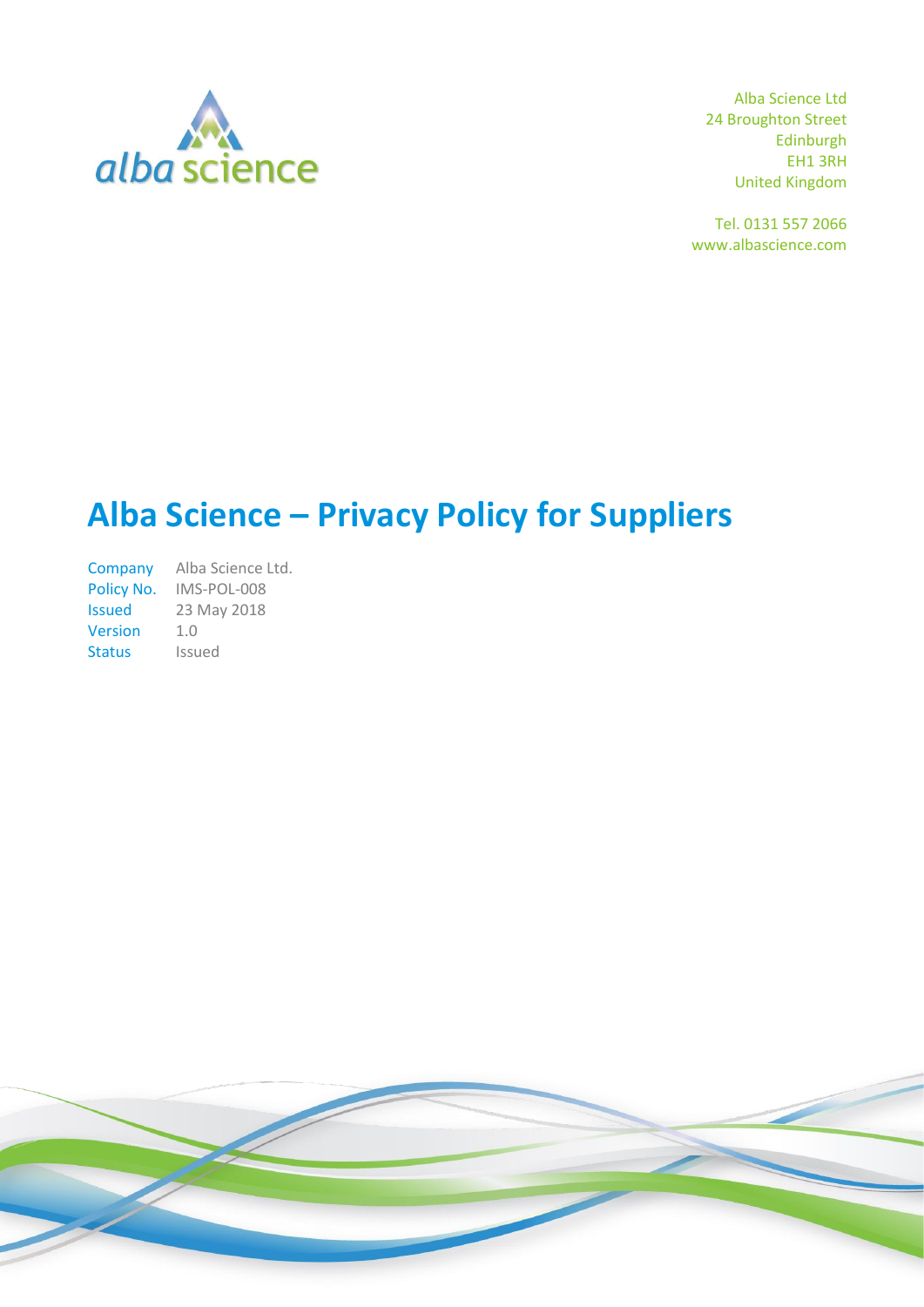

# **CONTENTS**

| 1              | <b>OVERVIEW</b>                          | 3              |
|----------------|------------------------------------------|----------------|
| $\overline{2}$ | <b>INTRODUCTION</b>                      | 3              |
| 3              | TYPES OF PERSONAL DATA WE COLLECT        | $\mathbf{3}$   |
| 4              | SENSITIVE PERSONAL DATA                  | $\overline{3}$ |
| 5              | PURPOSES FOR PROCESSING PERSONAL DATA    | $\overline{4}$ |
| 6              | LEGAL BASIS FOR PROCESSING PERSONAL DATA | 4              |
| 7              | WHO WE SHARE YOUR PERSONAL DATA WITH     | $\overline{4}$ |
| 8              | WHERE WE KEEP YOUR PERSONAL DATA         | 5              |
| 9              | TRANSFER OF PERSONAL DATA ABROAD         | 5              |
| 10             | <b>DATA RETENTION</b>                    | 5              |
| 11             | <b>YOUR RIGHTS</b>                       | 5              |
| 12             | <b>ISSUES AND COMPLAINTS</b>             | 6              |
| 13             | <b>UPDATES TO THIS POLICY</b>            | 6              |
| 14             | CONTACTING US ABOUT THIS PRIVACY POLICY  | 6              |
|                |                                          |                |

| version               | Jate                               |                         | $\epsilon$ ele $\epsilon$ |
|-----------------------|------------------------------------|-------------------------|---------------------------|
| $\overline{A}$<br>1.0 | 2018<br>$\sim$ $\sim$<br>∴∠3 Ma∨ ∵ | -008-<br><b>IMS-POL</b> |                           |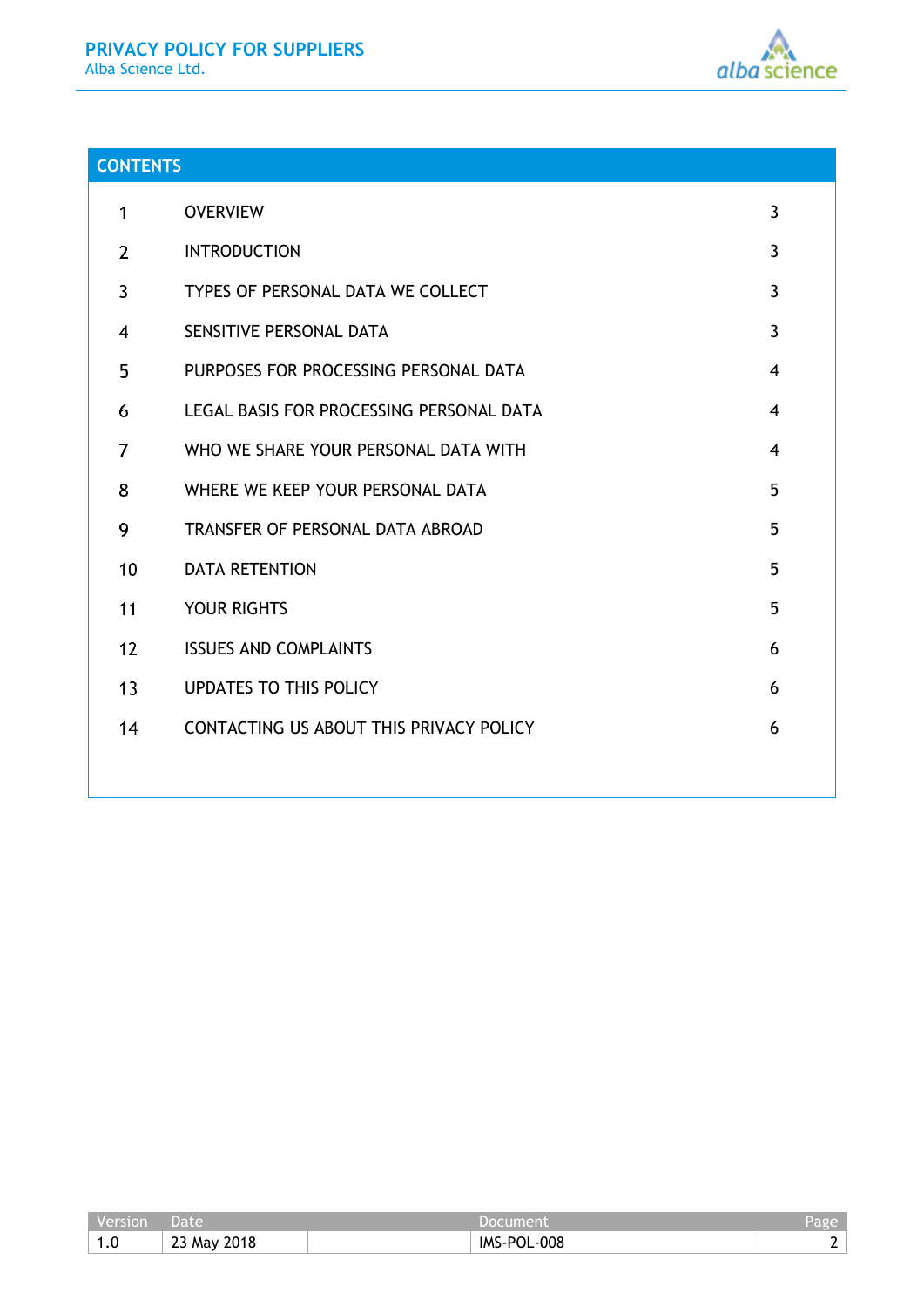

#### <span id="page-2-0"></span> $\blacktriangleleft$ **OVERVIEW**

Alba Science Ltd. ("we", "us" or "alba") is committed to data protection and data privacy. With the General Data Protection Regulation (GDPR) becoming enforceable from 25 May 2018, we have undertaken a GDPR readiness programme to review our entire business, the way we handle data and the way in which we use it to provide our services and manage business operations.

We hold personal data on all our employees to meet legal obligations and to perform vital internal functions. This policy details the personal data we may retain, process and share with third parties relating to vital business operations. We are committed to ensuring that your information is secure, accurate and relevant. To prevent unauthorised access or disclosure, we have implemented suitable physical, electronic, and managerial procedures to safeguard and secure personal data we hold.

#### <span id="page-2-1"></span> $\overline{2}$ **INTRODUCTION**

We have issued this notice to describe how we handle personal information that we hold about our suppliers (collectively referred to as "you").

We respect the privacy rights of individuals and are committed to handling personal information responsibly and in accordance with applicable law. This notice sets out the personal data that we collect and process about you, the purposes of the processing and the rights that you have in connection with it.

#### <span id="page-2-2"></span> $\overline{\mathbf{3}}$ **TYPES OF PERSONAL DATA WE COLLECT**

During your association with us and for a period afterwards, we may process personal data about our suppliers:

The types of personal information we may process include, but are not limited to:

- Identification data such as your name and gender
- Contact details such as your business address, telephone no. and email addresses
- Job details such as job title/position, office location

#### <span id="page-2-3"></span>**SENSITIVE PERSONAL DATA** 4

Sensitive personal data ('special categories of personal data' under the General Data Protection Regulation) includes any information that reveals your racial or ethnic origin, religious, political or philosophical beliefs, genetic data, biometric data for the purposes of unique identification, or information about your health/sex life.

Generally, we try not to collect or process any sensitive personal information about you, unless authorised by law or where necessary to comply with applicable laws. In some circumstances, we may need to collect some sensitive personal information for legitimate business-related purposes

| Version | ' Date,     | Document    | Page <sup>'</sup> |
|---------|-------------|-------------|-------------------|
| 1.0     | 23 May 2018 | IMS-POL-008 |                   |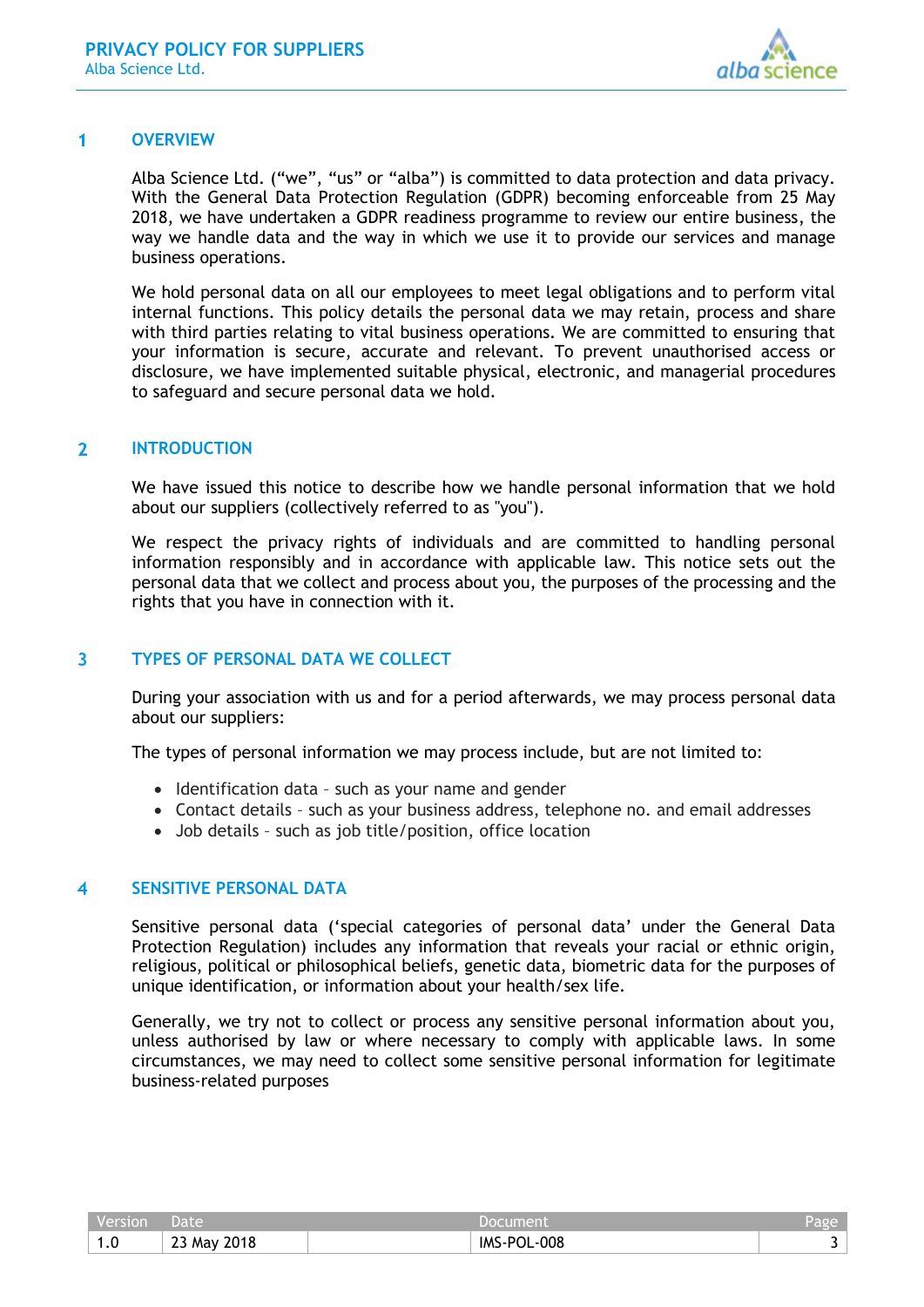

#### <span id="page-3-0"></span>5 **PURPOSES FOR PROCESSING PERSONAL DATA**

### **5.1 PROVISION OF SERVICES**

If you are providing a service to us, we will need to be able to contact you, usually by either telephone or email. We will use your personal contact details for this.

Your contact details will be stored in our Supplier Management System, called Live Clinical. We use this system as a directory of all our suppliers and associated contacts.

## **LEGITIMATE BUSINESS PURPOSES**

We may also collect and use personal information when it is necessary for other legitimate purposes, such as to help us conduct our business more effectively and to collect businessoriented metrics.

# **LEGAL PURPOSES**

We may also use your personal data where we consider it necessary for complying with laws and regulations, including collecting and disclosing personal information as required by law.

#### <span id="page-3-1"></span>6 **LEGAL BASIS FOR PROCESSING PERSONAL DATA**

Our legal basis for collecting and using the personal data described above will depend on the personal data concerned and the way we collect it. We will normally collect personal data from you only where we need it to perform a contract with you (i.e. to manage the supplier relationship), where we have your freely given consent to do so, or where the processing is in our legitimate interests and only where this interest is not overridden by your own interests or fundamental rights and freedoms. In some cases, we may also have a legal obligation to collect personal information from you or may otherwise need the personal information to protect your vital interests or those of another person.

#### <span id="page-3-2"></span> $\overline{7}$ **WHO WE SHARE YOUR PERSONAL DATA WITH**

We take care to allow access to personal data only to those who require such access to perform their tasks and duties, and to third parties who have a legitimate purpose for accessing it. Whenever we permit a third party to access personal information, we will implement appropriate measures to ensure the data is used in a manner consistent with this notice and that the security and confidentiality of the data is maintained.

#### $7.1$ **TRANSFERS TO THIRD-PARTY SERVICE PROVIDERS**

In addition, we make certain personal data available to third parties who provide services to us. We do so on a "need to know basis" and in accordance with applicable data protection and data privacy laws.

For example, some personal data will be available third-party companies who provide us with finance and accounting services.

| Version | Date           |             | Page |
|---------|----------------|-------------|------|
| 1.0     | 2018<br>23 May | IMS-POL-008 |      |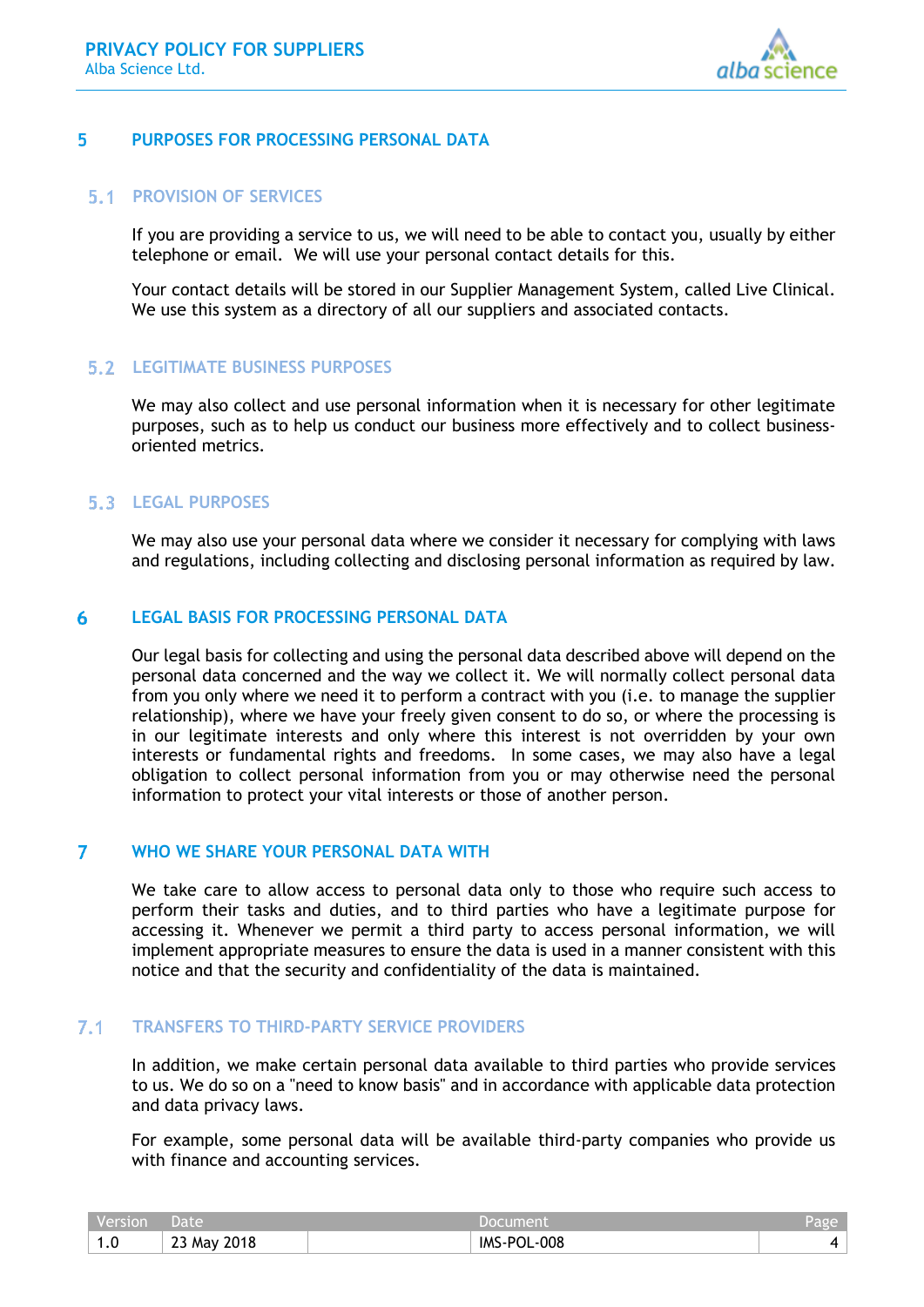

#### $7.2$ **TRANSFERS TO OTHER THIRD-PARTIES**

We may also disclose personal data to third parties on other lawful grounds, including:

- To comply with our legal obligations, including where necessary to abide by law, regulation or contract, or to respond to a court order, administrative or judicial process
- In response to lawful requests by public authorities (including for national security or law enforcement purposes)
- As necessary to establish, exercise or defend against potential, threatened or actual litigation
- Where necessary to protect the vital interests of our employees or another person
- In connection with the sale, assignment or other transfer of all or part of our business; or
- With your freely given and explicit consent

#### <span id="page-4-0"></span>8 **WHERE WE KEEP YOUR PERSONAL DATA**

All personal data is retained on Alba Science's own servers based in the United Kingdom. Some elements of your personal data are stored in systems provided by Microsoft for the facilitation of database services.

#### <span id="page-4-1"></span> $\overline{Q}$ **TRANSFER OF PERSONAL DATA ABROAD**

We may need to transfer personal data to countries outside of the United Kingdom. When we export your personal data to a different country, we will take steps to ensure that such data exports comply with applicable laws. For example, if we transfer personal data outside the European Economic Area (EEA), such as to the United States, we will implement an appropriate data export solution such as entering into contracts with the data importer that contain EU model clauses or taking other measures to provide an adequate level of data protection.

#### <span id="page-4-2"></span> $10<sup>°</sup>$ **DATA RETENTION**

Personal data will be stored in accordance with applicable laws and kept for as long as needed to carry out the purposes described in this notice or as otherwise required by law.

#### <span id="page-4-3"></span> $11$ **YOUR RIGHTS**

You may exercise the rights available to you under data protection law as follows:

- The right to be informed.
- The right of access.
- The right to rectification.
- The right to erasure.
- The right to restrict processing.
- The right to data portability.
- The right to object.
- Rights in relation to automated decision making and profiling.

| Version | Date        | Document    | Page |
|---------|-------------|-------------|------|
| 1.0     | 23 May 2018 | IMS-POL-008 |      |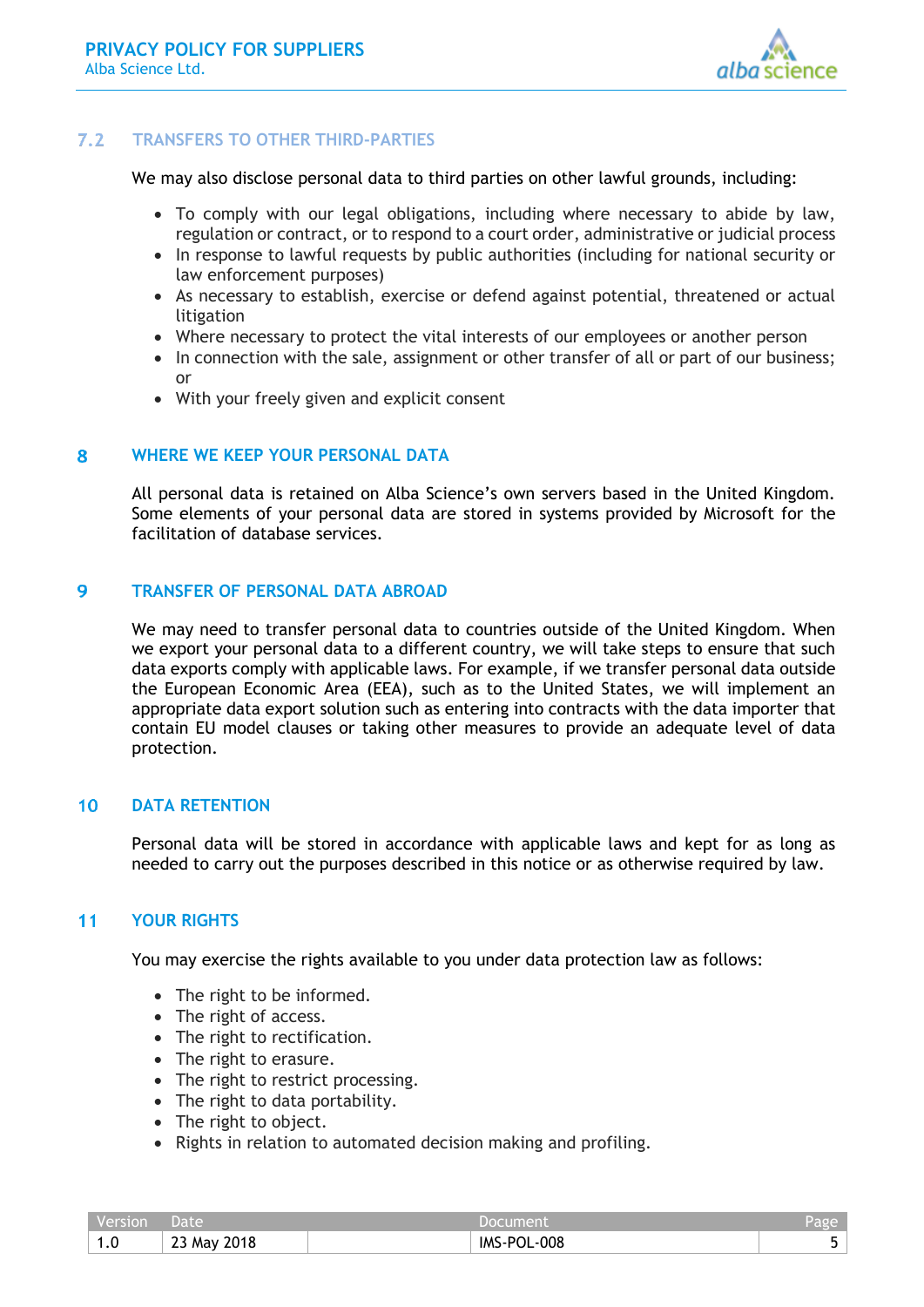

We respond to all requests we receive from individuals wishing to exercise their data protection rights in accordance with applicable data protection laws. You can read more about these rights at:

<https://ico.org.uk/for-the-public/is-my-information-being-handled-correctly/>

#### <span id="page-5-0"></span> $12<sup>1</sup>$ **ISSUES AND COMPLAINTS**

We try to meet the highest standards when collecting and using personal information. For this reason, we take any complaints we receive about this very seriously. We encourage people to bring it to our attention if they think that our collection or use of information is unfair, misleading or inappropriate. We would also welcome any suggestions for improving our procedures.

This notice was drafted with clarity in mind. It does not provide exhaustive detail of all aspects of our collection and use of personal information. However, we are happy to provide any additional information or explanation needed.

If you want to make a complaint about the way we have processed your personal information, you can contact the Information Commissioner's Office in their capacity as the statutory body which oversees data protection law – [www.ico.org.uk/concerns.](http://www.ico.org.uk/concerns)

#### <span id="page-5-1"></span> $13$ **UPDATES TO THIS POLICY**

This policy may be updated periodically to reflect any necessary changes in our privacy practices. In such cases, the most recent version will be available on our website.

#### <span id="page-5-2"></span> $14$ **CONTACTING US ABOUT THIS PRIVACY POLICY**

If you have any queries regarding this notice, please contact the Data Protection Officer at Alba Science using the details below:

Data Protection Officer Alba Science Ltd, 24 Broughton Street Edinburgh EH1 3RH

Telephone: 0131 297 0000

Email: dataprotection@albascience.com

| Version | <b>Date</b> |             | Page i |
|---------|-------------|-------------|--------|
| . . U   | 23 May 2018 | IMS-POL-008 |        |